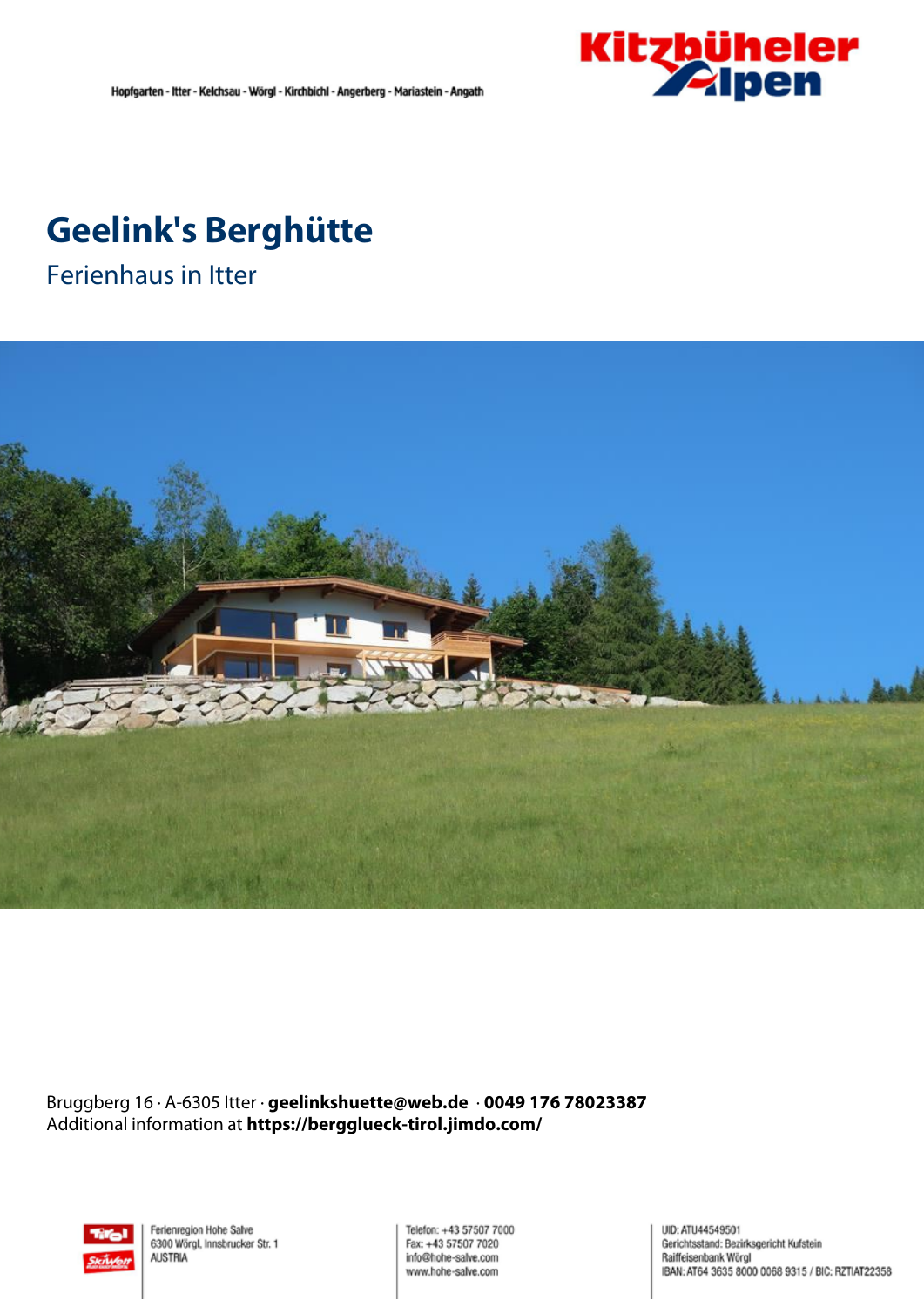

# **Geelink's Berghütte**

### Ferienhaus in Itter

The lodge is situated in <sup>a</sup> quiet area at 1000m above sea level and offers fantastic views of the Wilder Kaiser mountain, the Hohe Salve and many other peaks.

Overlooking the alpine pastures beneath the amazing panorama reaches from the Pölven over the Wilder Kaiser, Hohe Salve and the Brixental valley into the Kitzbühel Alps. Although the house is nestled in alpine pastures which are so typical for Tirol and the alpine region, shopping facilities and restaurants are within 10-minute reach in the near Hopfgarten. Enjoy the fantastic vista!





Ferienregion Hohe Salve 6300 Wörgl, Innsbrucker Str. 1 **ALISTRIA** 

Telefon: +43 57507 7000 Fax: +43 57507 7020 info@hohe-salve.com www.hohe-salve.com

UID: ATU44549501 Gerichtsstand: Bezirksgericht Kufstein Raiffeisenbank Wörgl IBAN: AT64 3635 8000 0068 9315 / BIC: RZTIAT22358